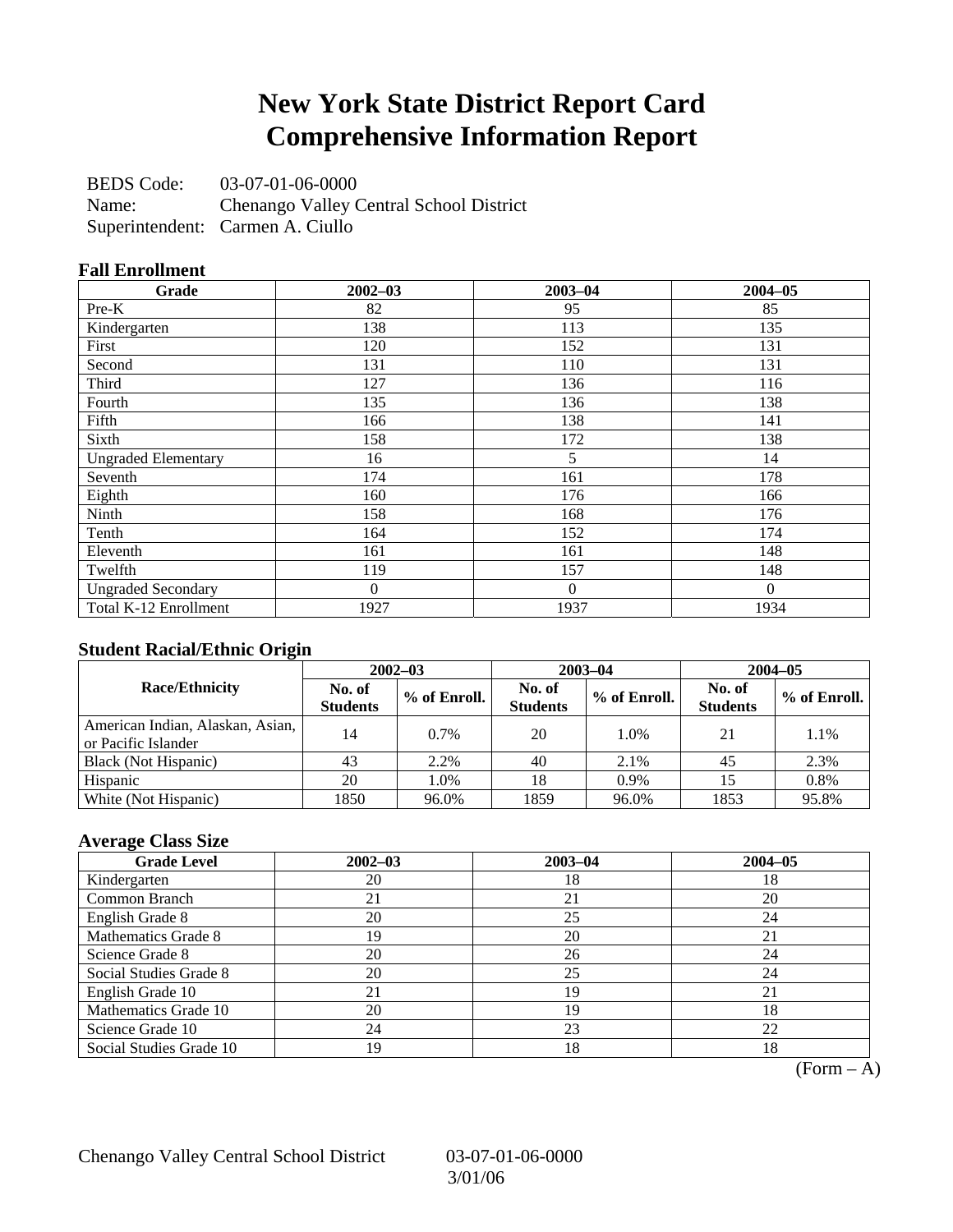#### **District Need to Resource Capacity Category**

| <b>N/RC Category</b> | <b>Description</b>                                                                                 |
|----------------------|----------------------------------------------------------------------------------------------------|
|                      | This is a school district with average student needs in relation to<br>district resource capacity. |

#### **Similar School Group and Description**

| <b>Similar School Group</b> | <b>Description</b> |
|-----------------------------|--------------------|
| NA                          | <b>NA</b>          |

All schools within the same N/RC category are divided into three similar school groups defined by the percentage of students in the school who are eligible for the free-lunch program and/or who are limited English proficient (also known as English language learners).

#### **Student Demographics Used To Determine Similar Schools Group**

|                                   | $2002 - 03$ |         |       | $2003 - 04$ | $2004 - 05$ |         |
|-----------------------------------|-------------|---------|-------|-------------|-------------|---------|
|                                   | Count       | Percent | Count | Percent     | Count       | Percent |
| <b>Limited English Proficient</b> |             | 0.4%    |       | 0.4%        |             | $0.3\%$ |
| <b>Eligible for Free Lunch</b>    | 340         | 17.6%   | 253   | 13.1%       | 314         | 16.2%   |

#### **Attendance and Suspension**

|                               | $2001 - 02$     |         |                 | $2002 - 03$ | $2003 - 04$     |         |  |
|-------------------------------|-----------------|---------|-----------------|-------------|-----------------|---------|--|
|                               | No. of          | $%$ of  | No. of          |             | No. of          | $%$ of  |  |
|                               | <b>Students</b> | Enroll. | <b>Students</b> | Enroll.     | <b>Students</b> | Enroll. |  |
| <b>Annual Attendance Rate</b> |                 | 95.8%   |                 | 95.8%       |                 | 95.5%   |  |
| <b>Student Suspensions</b>    | 32              | .6%     | 41              | 2.1%        |                 | 0.9%    |  |

#### **Student Socioeconomic and Stability Indicators (Percent of Enrollment)**

|                          | $2002 - 03$ | 2003-04   | $2004 - 05$ |
|--------------------------|-------------|-----------|-------------|
| <b>Reduced Lunch</b>     | 8.6%        | 7.4%      | 8.3%        |
| <b>Public Assistance</b> | NA          | NA        | NA          |
| <b>Student Stability</b> | NA          | <b>NA</b> | NA          |

#### **Staff Counts**

| Staff                                 | $2004 - 05$ |
|---------------------------------------|-------------|
| <b>Total Teachers</b>                 | 158         |
| <b>Total Other Professional Staff</b> | 25          |
| <b>Total Paraprofessionals</b>        | 64          |
| Teaching Out of Certification*        |             |

\*Teaching out of certification more than on an incidental basis.

 $(Form - B)$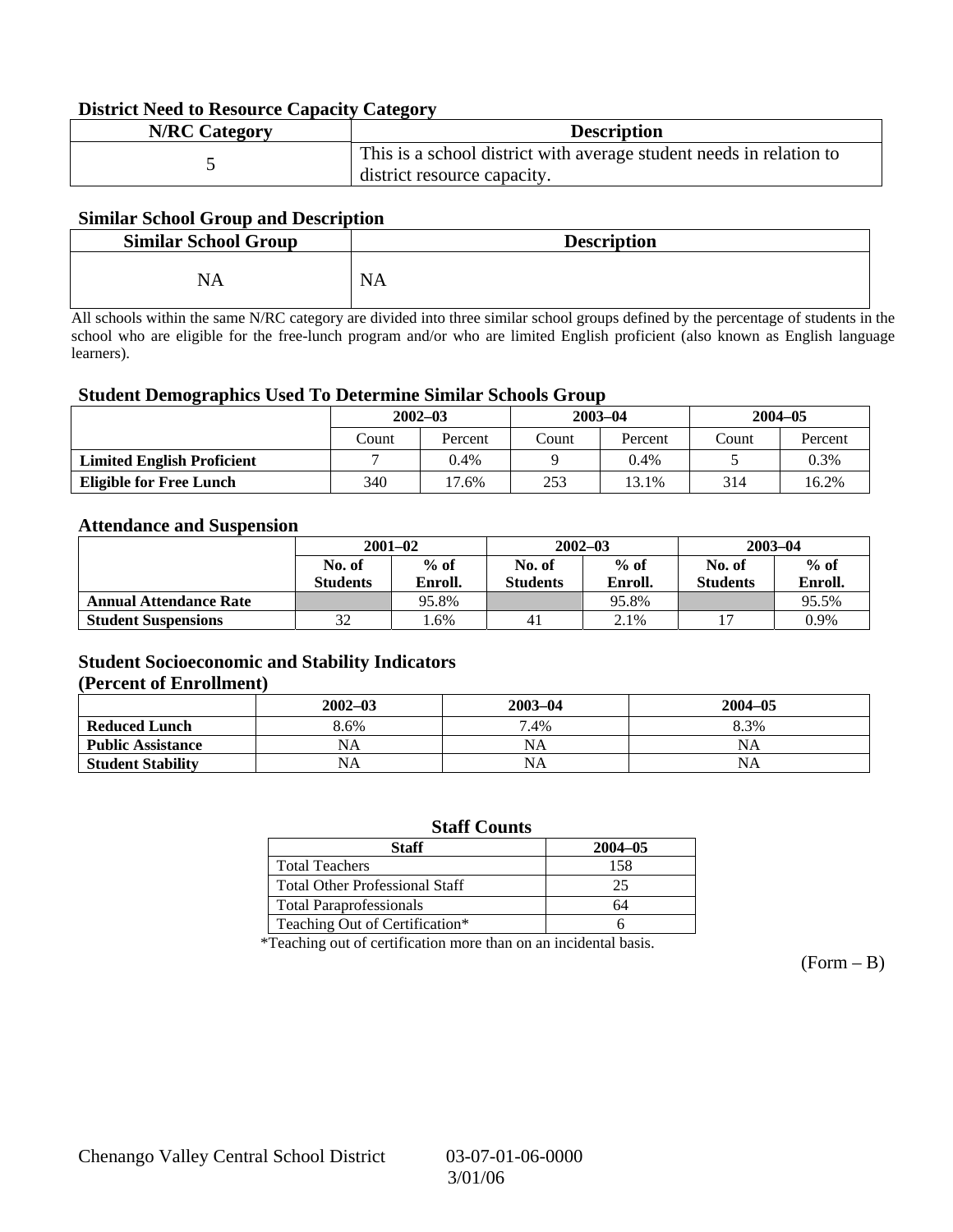### **High School Graduates and Noncompleters**

|                         | <b>High School Graduates and Completers</b>  | $2002 - 03$                                                                                           | $2003 - 04$ | $2004 - 05$ |
|-------------------------|----------------------------------------------|-------------------------------------------------------------------------------------------------------|-------------|-------------|
|                         | Total Graduates*                             | 115                                                                                                   | 129         | 138         |
| General-                | <b>Regents Diplomas</b>                      | 83<br>93<br>72%<br>72%<br>25<br>6<br>2<br>17%<br>8%<br>8<br>6<br>121<br>154<br>84<br>95<br>69%<br>62% | 132         |             |
| <b>Education</b>        | % Regents Diplomas                           |                                                                                                       |             | 96%         |
| <b>Students</b>         | Regents Diplomas with Advanced Designation** |                                                                                                       |             | 71          |
|                         | % Regents Diplomas with Advanced Designation |                                                                                                       |             | 51%         |
|                         | IEP Diplomas or Local Certificates           |                                                                                                       |             |             |
|                         | Total Graduates*                             |                                                                                                       |             | 14          |
|                         | <b>Regents Diplomas</b>                      |                                                                                                       |             | 9           |
| <b>Students</b><br>with | % Regents Diplomas                           |                                                                                                       |             | 64%         |
| <b>Disabilities</b>     | Regents Diplomas with Advanced Designation** | 8<br>6                                                                                                |             |             |
|                         | % Regents Diplomas with Advanced Designation |                                                                                                       | 7%          |             |
|                         | IEP Diplomas or Local Certificates           |                                                                                                       |             |             |
|                         | Total Graduates*                             |                                                                                                       |             | 152         |
|                         | <b>Regents Diplomas</b>                      | 141<br>93%<br>72<br>47%                                                                               |             |             |
| <b>All Students</b>     | % Regents Diplomas                           |                                                                                                       |             |             |
|                         | Regents Diplomas with Advanced Designation** |                                                                                                       |             |             |
|                         | % Regents Diplomas with Advanced Designation |                                                                                                       |             |             |
|                         | <b>IEP Diplomas or Local Certificates</b>    |                                                                                                       |             |             |

\* Only students awarded local diplomas or Regents endorsed diplomas are included in the count of high school graduates in this table. Data include graduates in August, January and June of the school year being reported.

\*\*Beginning with students who first entered grade 9 in 2001–02, students may earn a Regents diploma by passing (scoring 65–100) Regents exams in five areas and meeting course requirements. To earn a Regents diploma with advanced designation, the student must pass eight Regents exams. For more information, see http://www.emsc.nysed.gov/parents/gradreqtsfs.shtml

#### **Post-Secondary Plans of 2004–05 Graduates**

|                                                        |                | 4-year<br>College | 2-year<br>College | <b>Other Post-</b><br><b>Secondary</b> | <b>Military</b> | <b>Employment</b> | <b>Adult</b><br><b>Services</b> | Plan<br><b>Unknown</b> | <b>Other</b><br><b>Known Plan</b> |
|--------------------------------------------------------|----------------|-------------------|-------------------|----------------------------------------|-----------------|-------------------|---------------------------------|------------------------|-----------------------------------|
| <b>General-</b><br><b>Education</b><br><b>Students</b> | <b>Number</b>  | 60                | 63                | 2                                      | 8               | 2                 | $\Omega$                        |                        | 2                                 |
|                                                        | <b>Percent</b> | 43%               | 46%               | 1%                                     | 6%              | 1%                | $0\%$                           | 1%                     | 1%                                |
| <b>Students</b><br>with<br><b>Disabilities</b>         | <b>Number</b>  | $\theta$          | 10                | $\theta$                               | ◠               |                   |                                 | $\Omega$               | $\theta$                          |
|                                                        | <b>Percent</b> | 0%                | 71%               | 0%                                     | 14%             | 7%                | 7%                              | 0%                     | 0%                                |
| All                                                    | <b>Number</b>  | 60                | 73                | $\overline{2}$                         | 10              | 3                 |                                 |                        | 2                                 |
| <b>Students</b>                                        | Percent        | 39%               | 48%               | 1%                                     | 7%              | 2%                | 1%                              | 1%                     | 1%                                |

#### **High School Noncompletion Rates**

|                                             |                            | $2002 - 03$     |         | $2003 - 04$     |         | $2004 - 05$     |         |
|---------------------------------------------|----------------------------|-----------------|---------|-----------------|---------|-----------------|---------|
|                                             |                            | No. of          | $%$ of  | No. of          | $%$ of  | No. of          | $%$ of  |
|                                             |                            | <b>Students</b> | Enroll. | <b>Students</b> | Enroll. | <b>Students</b> | Enroll. |
| General-                                    | Dropped Out                |                 |         |                 | $0.2\%$ |                 | 0.3%    |
| <b>Education</b>                            | Entered GED Program*       |                 |         | 8               | 1.4%    |                 | $0.5\%$ |
| <b>Students</b>                             | <b>Total Noncompleters</b> | 8               |         | Q               | 1.6%    |                 | 0.9%    |
|                                             | Dropped Out                |                 |         | 6               | 4.0%    |                 | 2.9%    |
| <b>Students with</b><br><b>Disabilities</b> | Entered GED Program*       |                 |         |                 | 4.7%    |                 | 2.1%    |
|                                             | <b>Total Noncompleters</b> |                 |         | 13              | 8.7%    |                 | 5.0%    |
| All<br><b>Students</b>                      | Dropped Out                |                 | $0.8\%$ |                 | 1.0%    | h.              | $0.8\%$ |
|                                             | Entered GED Program*       |                 | $0.8\%$ | 15              | 2.1%    | 6               | $0.8\%$ |
|                                             | <b>Total Noncompleters</b> | 10              | 1.7%    | 22              | 3.0%    | 12              | 1.7%    |

\*The number and percentage of students who left a program leading to a high school diploma and entered a program leading to a high school equivalency diploma.

 $(Form - C)$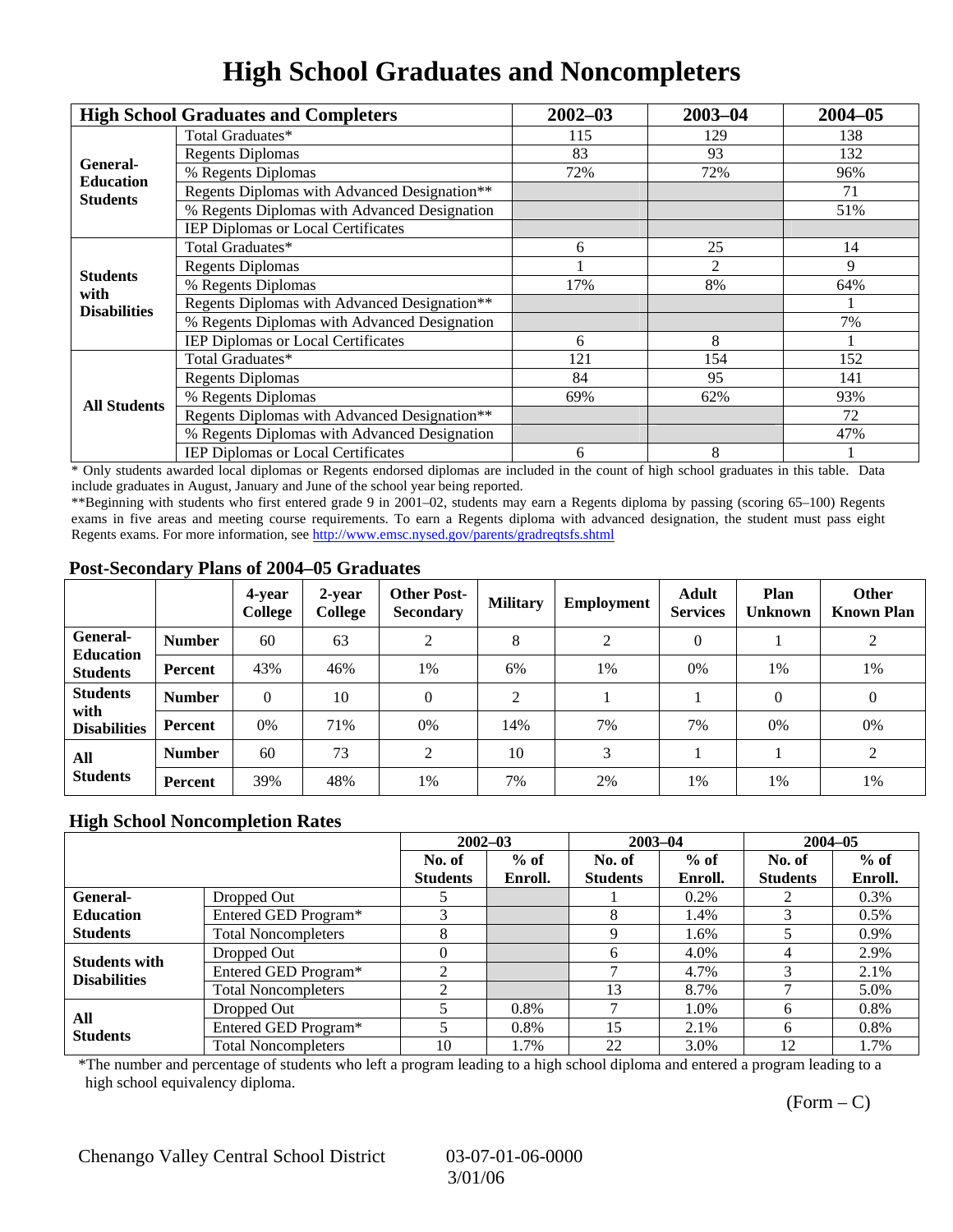# **Career Development and Occupational Studies (CDOS)**

### **Percentage of Students Documenting Self- and Career-Awareness Information and Career Exploration Activities, K–3**

| <b>Grades</b> | $2002 - 03$ | $2003 - 04$ | $2004 - 05$ |
|---------------|-------------|-------------|-------------|
| K–1           | 0%          | 0%          | $0\%$       |
| $2 - 3$       | 9%          | 0%          | 0%          |

### **Students Developing a Career Plan, 4–12**

| <b>Grades</b> |                                      | $2002 - 03$ | $2003 - 04$ | $2004 - 05$ |
|---------------|--------------------------------------|-------------|-------------|-------------|
|               | Number of General-Education Students | $\theta$    | $\theta$    | $\Omega$    |
| $4 - 5$       | Number of Students with Disabilities | $\theta$    | $\Omega$    | $\Omega$    |
|               | Number of All Students               | $\theta$    | $\Omega$    | $\Omega$    |
|               | Percent of Enrollment                | 0%          | $0\%$       | $0\%$       |
|               | Number of General-Education Students | 135         | 142         | 146         |
| $6 - 8$       | Number of Students with Disabilities | 25          | 34          | 20          |
|               | Number of All Students               | 160         | 176         | 166         |
|               | Percent of Enrollment                | 32%         | 35%         | 34%         |
|               | Number of General-Education Students | $\Omega$    | $\Omega$    | $\Omega$    |
| $9 - 12$      | Number of Students with Disabilities | $\theta$    | $\Omega$    | $\theta$    |
|               | Number of All Students               | $\theta$    | $\Omega$    | $\Omega$    |
|               | Percent of Enrollment                | $0\%$       | $0\%$       | 0%          |

### **Career and Technical Education (CTE) Programs**

|                                                   |       | <b>This District</b> | <b>Statewide</b> |
|---------------------------------------------------|-------|----------------------|------------------|
| <b>CTE</b> Program                                | Count | Percentage           | Average          |
| <b>All CTE Programs</b>                           |       |                      |                  |
| Completed the CTE Program                         |       |                      |                  |
| <b>Completed and Passed Regents Exams</b>         |       |                      |                  |
| Completed and had Course Average of 75% or More   |       |                      |                  |
| Completed and Attained a HS Diploma or Equivalent |       |                      |                  |
| Completed and Whose Status is Known               |       |                      |                  |
| Completed and Were Successfully Placed            |       |                      |                  |
| <b>Nontraditional Programs</b>                    |       |                      |                  |
| <b>Underrepresented Gender Members Enrolled</b>   |       |                      |                  |
| Underrepresented Gender Members Who Completed     |       |                      |                  |

Enrollment data are for the 2004–2005 school year; completer data are as of June 2004.

Blank cells indicate that either the district did not have a CTE program or did not report data. These data are reported only at the district level.

 $(Form - D)$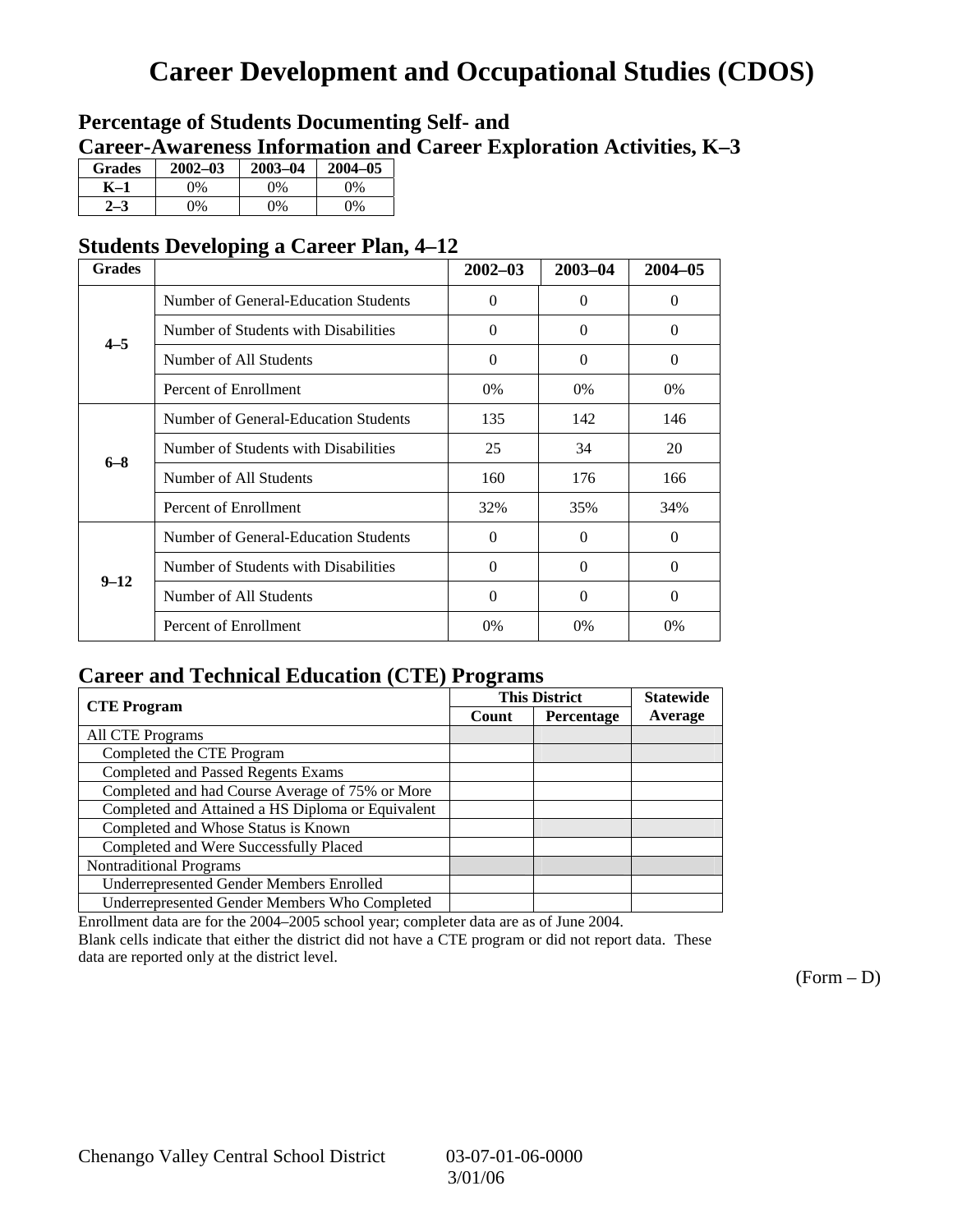# **Second Language Proficiency Examinations**

### **General-Education Students 2002–03 2003–04 2004–05 Test No. Tested % Passing No. Tested % Passing No. Tested % Passing**  French 18 100% 36 97% 0 0 0% German 0 0% 0 0% 0 0% Italian ( 0 0% 0 0% 0 0% 0 0% 0 0% Latin  $18$  100% 24 100% 0 0 0% Spanish | 87 | 100% | 87 | 91% | 0 | 0%

#### **Students with Disabilities**

| <b>Test</b> | $2002 - 03$       |           |            | $2003 - 04$ | $2004 - 05$       |           |  |
|-------------|-------------------|-----------|------------|-------------|-------------------|-----------|--|
|             | <b>No. Tested</b> | % Passing | No. Tested | % Passing   | <b>No. Tested</b> | % Passing |  |
| French      |                   |           |            |             |                   | 0%        |  |
| German      |                   | 0%        |            | 0%          |                   | 0%        |  |
| Italian     |                   | 0%        |            | 0%          |                   | 0%        |  |
| Latin       |                   | 0%        |            |             |                   | 0%        |  |
| Spanish     |                   | 100%      |            | 100%        |                   | 0%        |  |

### **Regents Competency Tests**

#### **General-Education Students**

| <b>Test</b>           | $2002 - 03$       |           |            | $2003 - 04$ | $2004 - 05$ |           |  |
|-----------------------|-------------------|-----------|------------|-------------|-------------|-----------|--|
|                       | <b>No. Tested</b> | % Passing | No. Tested | % Passing   | No. Tested  | % Passing |  |
| <b>Mathematics</b>    |                   |           |            | $0\%$       |             |           |  |
| Science               |                   | 0%        |            |             |             |           |  |
| Reading               |                   | 0%        |            | $0\%$       |             | 0%        |  |
| Writing               |                   | 0%        |            | 0%          |             | 0%        |  |
| <b>Global Studies</b> |                   |           |            |             |             | 0%        |  |
| U.S. Hist & Gov't     |                   | 0%        |            | 0%          |             |           |  |

#### **Students with Disabilities**

| <b>Test</b>           | $2002 - 03$       |           | $2003 - 04$ |           | $2004 - 05$ |           |  |
|-----------------------|-------------------|-----------|-------------|-----------|-------------|-----------|--|
|                       | <b>No. Tested</b> | % Passing | No. Tested  | % Passing | No. Tested  | % Passing |  |
| <b>Mathematics</b>    |                   |           |             | 50%       |             |           |  |
| Science               |                   | 0%        |             | 67%       |             |           |  |
| Reading               |                   |           |             | 67%       |             | 80%       |  |
| Writing               |                   |           | 14          | 93%       |             | 0%        |  |
| <b>Global Studies</b> |                   |           |             | 69%       |             |           |  |
| U.S. Hist & Gov't     |                   |           |             |           |             | 0%        |  |

 $(Form - E)$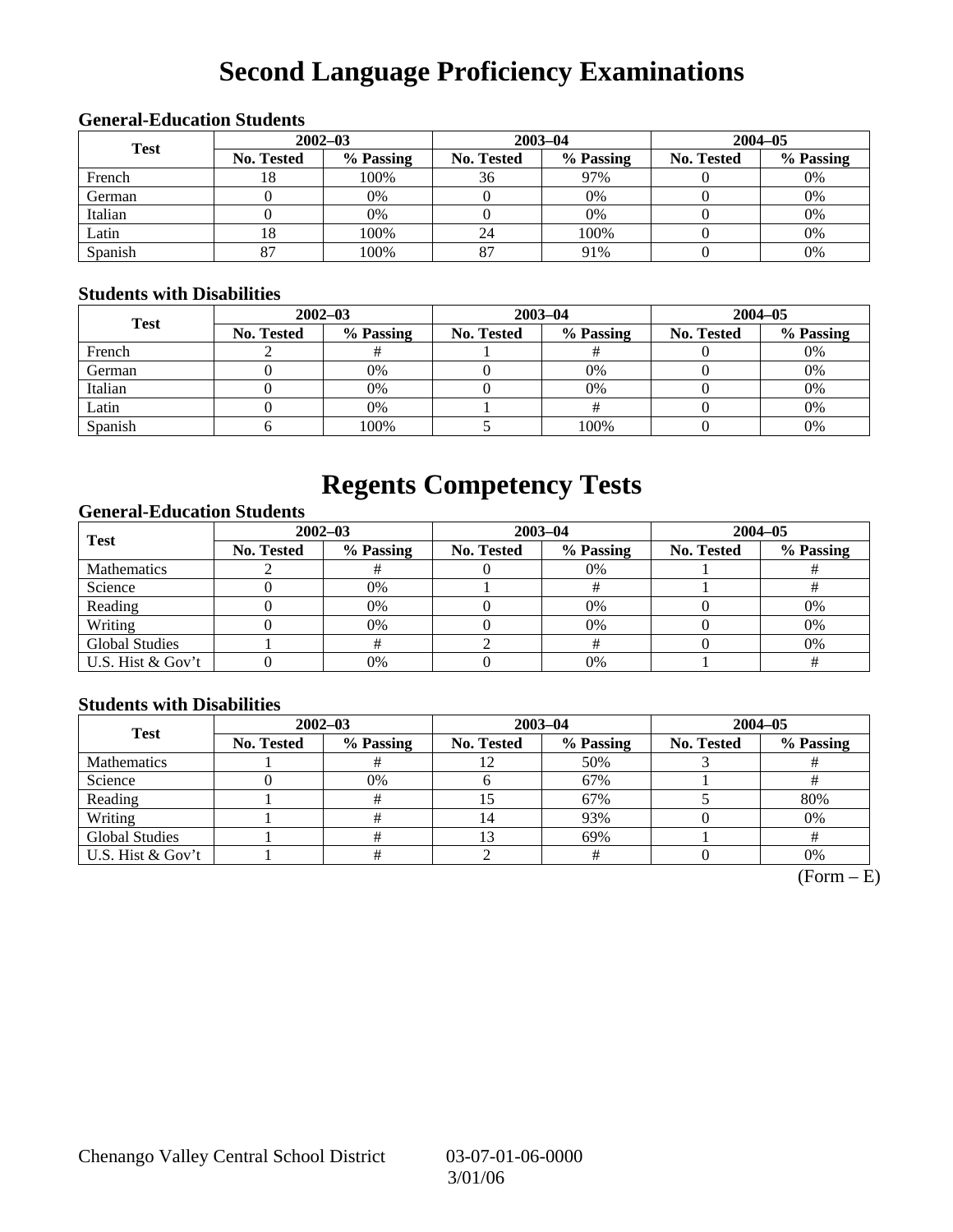# **Regents Examinations**

| <b>All Students</b>                 |                 |                                     |                 |                           | <b>Students with Disabilities</b> |                 |
|-------------------------------------|-----------------|-------------------------------------|-----------------|---------------------------|-----------------------------------|-----------------|
|                                     | $2002 - 03$     | $2003 - 04$                         | $2004 - 05$     | $2002 - 03$               | $2003 - 04$                       | 2004-05         |
|                                     |                 | <b>Comprehensive English</b>        |                 |                           |                                   |                 |
| Number Tested                       | 165             | 166                                 | 132             | 3                         | 16                                | 26              |
| Number Scoring 55-100               | 160             | 163                                 | 128             | $\overline{\overline{H}}$ | 15                                | 22              |
| Number Scoring 65-100               | 156             | 158                                 | 120             | $\overline{\#}$           | 13                                | 16              |
| Number Scoring 85-100               | $\overline{74}$ | 88                                  | $\overline{40}$ | #                         | $\overline{4}$                    | $\mathbf{1}$    |
| Percentage of Tested Scoring 55-100 | 97%             | 98%                                 | 97%             | $\frac{1}{2}$             | 94%                               | 85%             |
| Percentage of Tested Scoring 65-100 | 95%             | 95%                                 | 91%             | $\frac{1}{2}$             | 81%                               | 62%             |
| Percentage of Tested Scoring 85-100 | 45%             | 53%                                 | 30%             | $\frac{1}{2}$             | 25%                               | 4%              |
|                                     |                 | <b>Mathematics A</b>                |                 |                           |                                   |                 |
| Number Tested                       | 152             | 188                                 | 132             | $\overline{\mathbf{4}}$   | 39                                | 25              |
| Number Scoring 55-100               | 138             | 184                                 | 130             | $\#$                      | 36                                | 24              |
| Number Scoring 65-100               | 128             | $\overline{173}$                    | 128             | $\frac{1}{2}$             | $\overline{31}$                   | 22              |
| Number Scoring 85-100               | $\overline{28}$ | 57                                  | $\overline{29}$ | $\overline{\#}$           | $\overline{2}$                    | $\overline{0}$  |
| Percentage of Tested Scoring 55-100 | 91%             | 98%                                 | 98%             | $\frac{1}{2}$             | 92%                               | 96%             |
| Percentage of Tested Scoring 65-100 | 84%             | 92%                                 | 97%             | $\#$                      | 79%                               | 88%             |
| Percentage of Tested Scoring 85-100 | 18%             | 30%                                 | 22%             | #                         | 5%                                | 0%              |
|                                     |                 | <b>Mathematics B</b>                |                 |                           |                                   |                 |
| Number Tested                       | $\theta$        | 71                                  | 120             | $\mathbf{0}$              | $\mathfrak{Z}$                    | $\overline{c}$  |
| Number Scoring 55-100               | $\overline{0}$  | 67                                  | 96              | $\mathbf{0}$              | $\overline{\#}$                   | #               |
| Number Scoring 65-100               | $\Omega$        | 62                                  | 80              | $\mathbf{0}$              | $\overline{\#}$                   | $\#$            |
| Number Scoring 85-100               | $\overline{0}$  | $\overline{24}$                     | 41              | $\overline{0}$            | $\#$                              | $\#$            |
| Percentage of Tested Scoring 55-100 | 0%              | 94%                                 | 80%             | 0%                        | $\#$                              | $\#$            |
| Percentage of Tested Scoring 65-100 | 0%              | 87%                                 | 67%             | 0%                        | $\frac{1}{2}$                     | $\#$            |
| Percentage of Tested Scoring 85-100 | 0%              | 34%                                 | 34%             | 0%                        | $\overline{\#}$                   | #               |
|                                     |                 | <b>Global History and Geography</b> |                 |                           |                                   |                 |
| Number Tested                       | 146             | 174                                 | 174             | 3                         | 29                                | 28              |
| Number Scoring $5\overline{5-100}$  | 132             | 163                                 | 164             | $\#$                      | 22                                | 23              |
| Number Scoring 65-100               | 127             | 151                                 | 151             | #                         | 16                                | 14              |
| Number Scoring 85-100               | 59              | 75                                  | 58              | $\overline{\#}$           | $\overline{3}$                    | $\mathbf{1}$    |
| Percentage of Tested Scoring 55-100 | 90%             | 94%                                 | 94%             | $\overline{\ddot{\pi}}$   | 76%                               | 82%             |
| Percentage of Tested Scoring 65-100 | 87%             | 87%                                 | 87%             | $\#$                      | 55%                               | 50%             |
| Percentage of Tested Scoring 85-100 | 40%             | 43%                                 | 33%             | $\#$                      | 10%                               | 4%              |
|                                     |                 | <b>U.S. History and Government</b>  |                 |                           |                                   |                 |
| Number Tested                       | 141             | 184                                 | 152             | 3                         | 17                                | 30              |
| Number Scoring 55-100               | 134             | $\overline{173}$                    | 140             | $\frac{1}{2}$             | $\overline{15}$                   | $\overline{21}$ |
| Number Scoring 65-100               | 133             | 168                                 | 129             | $\overline{\#}$           | 13                                | 17              |
| Number Scoring 85-100               | 67              | 115                                 | $\overline{74}$ | $\overline{\#}$           | $\overline{4}$                    | $\overline{3}$  |
| Percentage of Tested Scoring 55-100 | 95%             | 94%                                 | 92%             | #                         | 88%                               | 70%             |
| Percentage of Tested Scoring 65-100 | 94%             | 91%                                 | 85%             | $\#$                      | 76%                               | 57%             |
| Percentage of Tested Scoring 85-100 | 48%             | 62%                                 | 49%             | $\frac{1}{2}$             | 24%                               | 10%             |

 $\overline{(Form - F)}$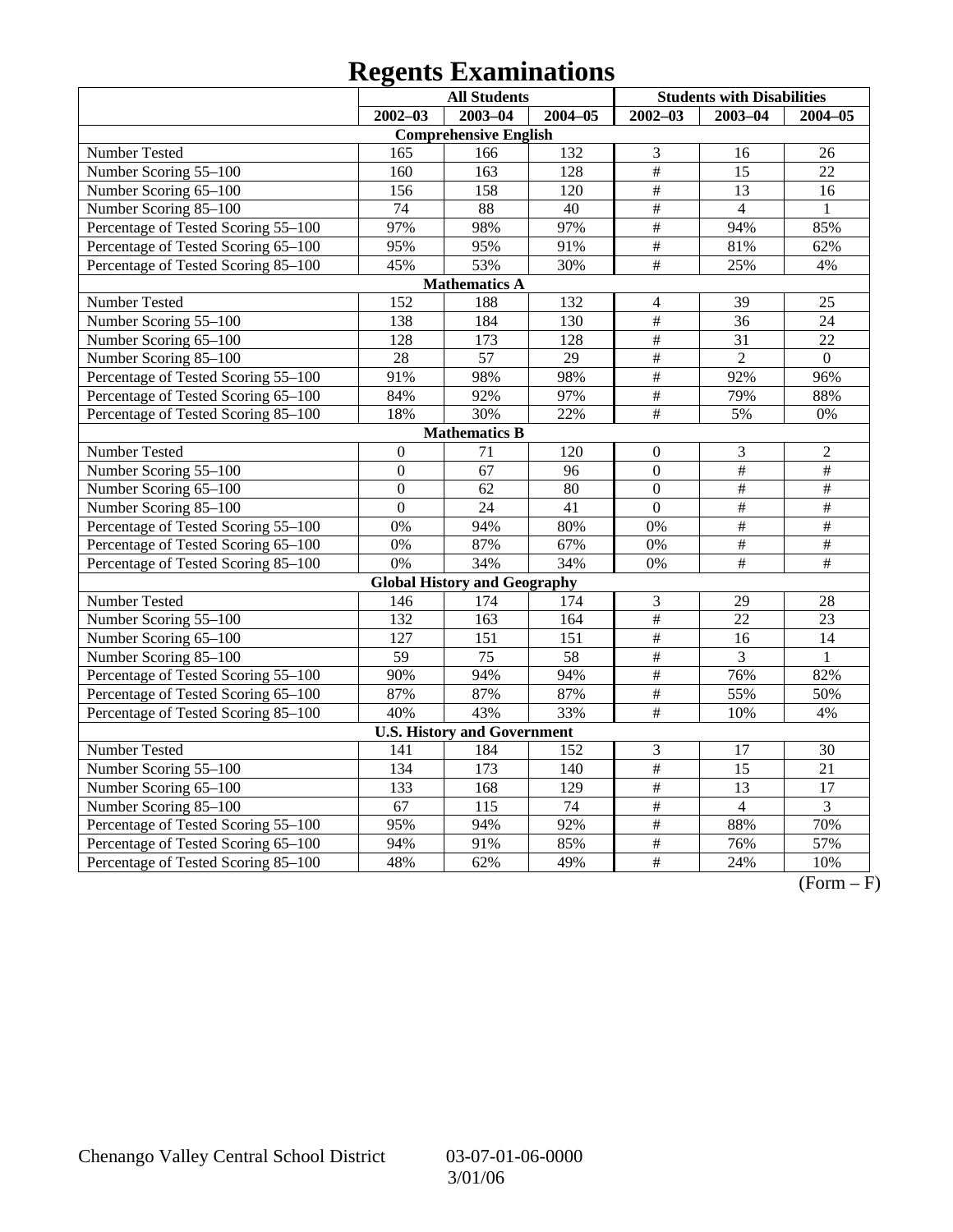### **Regents Examinations**

|                                     | o           | <b>All Students</b>                   |                |                | <b>Students with Disabilities</b> |                           |
|-------------------------------------|-------------|---------------------------------------|----------------|----------------|-----------------------------------|---------------------------|
|                                     | $2002 - 03$ | $2003 - 04$                           | $2004 - 05$    | $2002 - 03$    | $2003 - 04$                       | $2004 - 05$               |
|                                     |             | <b>Living Environment</b>             |                |                |                                   |                           |
| Number Tested                       | 183         | 182                                   | 156            | 17             | 45                                | 20                        |
| Number Scoring 55-100               | 174         | 167                                   | 148            | 16             | 35                                | 18                        |
| Number Scoring 65-100               | 169         | 158                                   | 141            | 14             | 27                                | 13                        |
| Number Scoring 85-100               | 51          | 43                                    | 50             | $\overline{2}$ | $\overline{2}$                    | $\mathbf{0}$              |
| Percentage of Tested Scoring 55-100 | 95%         | 92%                                   | 95%            | 94%            | 78%                               | 90%                       |
| Percentage of Tested Scoring 65-100 | 92%         | 87%                                   | 90%            | 82%            | 60%                               | 65%                       |
| Percentage of Tested Scoring 85-100 | 28%         | 24%                                   | 32%            | 12%            | 4%                                | 0%                        |
|                                     |             | <b>Physical Setting/Earth Science</b> |                |                |                                   |                           |
| Number Tested                       | 135         | 132                                   | 179            | 15             | 13                                | 28                        |
| Number Scoring 55-100               | 128         | 126                                   | 174            | 11             | 13                                | 27                        |
| Number Scoring 65-100               | 124         | 116                                   | 158            | 9              | 11                                | 22                        |
| Number Scoring 85-100               | 47          | 48                                    | 59             | $\overline{0}$ | $\overline{4}$                    | $\overline{5}$            |
| Percentage of Tested Scoring 55-100 | 95%         | 95%                                   | 97%            | 73%            | 100%                              | 96%                       |
| Percentage of Tested Scoring 65-100 | 92%         | 88%                                   | 88%            | 60%            | 85%                               | 79%                       |
| Percentage of Tested Scoring 85-100 | 35%         | 36%                                   | 33%            | 0%             | 31%                               | 18%                       |
|                                     |             | <b>Physical Setting/Chemistry</b>     |                |                |                                   |                           |
| Number Tested                       | 114         | 115                                   | 85             | $\mathbf{0}$   | 6                                 | $\overline{2}$            |
| Number Scoring 55-100               | 105         | 107                                   | 77             | $\overline{0}$ | $\overline{4}$                    | #                         |
| Number Scoring 65-100               | 82          | 71                                    | 55             | $\overline{0}$ | $\mathbf{1}$                      | $\overline{\ddot{\pi}}$   |
| Number Scoring 85-100               | 9           | 8                                     | 5              | $\overline{0}$ | $\overline{0}$                    | $\overline{\#}$           |
| Percentage of Tested Scoring 55-100 | 92%         | 93%                                   | 91%            | 0%             | 67%                               | #                         |
| Percentage of Tested Scoring 65-100 | 72%         | 62%                                   | 65%            | 0%             | 17%                               | $\#$                      |
| Percentage of Tested Scoring 85-100 | 8%          | 7%                                    | 6%             | 0%             | 0%                                | $\overline{\overline{t}}$ |
|                                     |             | <b>Physical Setting/Physics</b>       |                |                |                                   |                           |
| Number Tested                       |             | 11                                    | 19             |                | $\boldsymbol{0}$                  | $\boldsymbol{0}$          |
| Number Scoring 55-100               |             | 11                                    | 19             |                | $\overline{0}$                    | $\boldsymbol{0}$          |
| Number Scoring 65-100               |             | 11                                    | 19             |                | $\overline{0}$                    | $\overline{0}$            |
| Number Scoring 85-100               |             | 6                                     | $\overline{7}$ |                | $\overline{0}$                    | $\mathbf{0}$              |
| Percentage of Tested Scoring 55-100 |             | 100%                                  | 100%           |                | 0%                                | 0%                        |
| Percentage of Tested Scoring 65-100 |             | 100%                                  | 100%           |                | 0%                                | 0%                        |
| Percentage of Tested Scoring 85-100 |             | 55%                                   | 37%            |                | 0%                                | 0%                        |

\* Physical Setting/Physics results for 2002–03 are not included in the report card because the Department issued new conversion charts for assessments administered in that year.

#### $(Form - G)$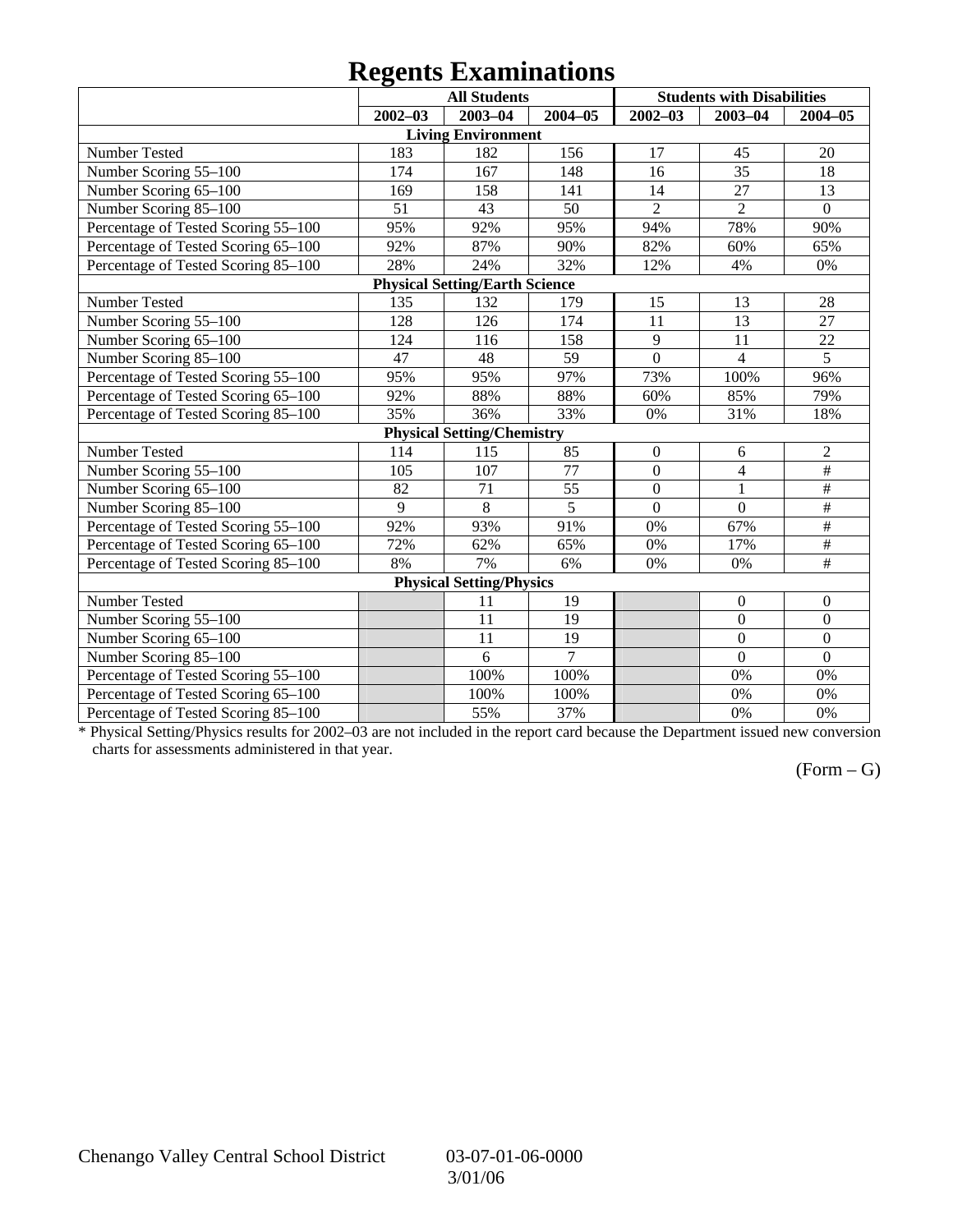# **Regents Examinations**

|                                                              |                  | <b>All Students</b>          |                  | <b>Students with Disabilities</b> |                         |                           |
|--------------------------------------------------------------|------------------|------------------------------|------------------|-----------------------------------|-------------------------|---------------------------|
|                                                              | $2002 - 03$      | $2003 - 04$                  | $2004 - 05$      | $2002 - 03$                       | $2003 - 04$             | $2004 - 05$               |
|                                                              |                  | <b>Comprehensive French</b>  |                  |                                   |                         |                           |
| Number Tested                                                | 24               | 23                           | 12               | $\boldsymbol{0}$                  | 1                       | $\overline{c}$            |
| Number Scoring 55-100                                        | 24               | 23                           | 12               | $\boldsymbol{0}$                  | $\#$                    | $\overline{\#}$           |
| Number Scoring 65-100                                        | 24               | 23                           | 12               | $\mathbf{0}$                      | $\#$                    | $\#$                      |
| Number Scoring 85-100                                        | 20               | 16                           | 11               | $\overline{0}$                    | $\#$                    | $\#$                      |
| Percentage of Tested Scoring 55-100                          | 100%             | 100%                         | 100%             | 0%                                | $\overline{\ddot{\pi}}$ | $\overline{\#}$           |
| Percentage of Tested Scoring 65-100                          | 100%             | 100%                         | 100%             | 0%                                | $\#$                    | $\overline{\#}$           |
| Percentage of Tested Scoring 85-100                          | 83%              | 70%                          | 92%              | 0%                                | $\#$                    | $\overline{\#}$           |
|                                                              |                  | <b>Comprehensive Italian</b> |                  |                                   |                         |                           |
| Number Tested                                                | 0                | $\boldsymbol{0}$             | $\boldsymbol{0}$ | $\boldsymbol{0}$                  | $\boldsymbol{0}$        | $\overline{0}$            |
| Number Scoring 55-100                                        | $\boldsymbol{0}$ | $\mathbf{0}$                 | $\boldsymbol{0}$ | $\mathbf{0}$                      | $\mathbf{0}$            | $\boldsymbol{0}$          |
| Number Scoring 65-100                                        | $\overline{0}$   | $\mathbf{0}$                 | $\mathbf{0}$     | $\mathbf{0}$                      | $\theta$                | $\overline{0}$            |
| Number Scoring 85-100                                        | $\overline{0}$   | $\boldsymbol{0}$             | $\overline{0}$   | $\overline{0}$                    | $\overline{0}$          | $\mathbf{0}$              |
| Percentage of Tested Scoring 55-100                          | 0%               | 0%                           | 0%               | 0%                                | 0%                      | 0%                        |
| Percentage of Tested Scoring 65-100                          | 0%               | 0%                           | $0\%$            | 0%                                | 0%                      | 0%                        |
| Percentage of Tested Scoring 85-100                          | 0%               | 0%                           | 0%               | 0%                                | 0%                      | 0%                        |
|                                                              |                  | <b>Comprehensive German</b>  |                  |                                   |                         |                           |
| Number Tested                                                | $\theta$         | $\boldsymbol{0}$             | $\boldsymbol{0}$ | $\boldsymbol{0}$                  | $\boldsymbol{0}$        | $\mathbf{0}$              |
| Number Scoring 55-100                                        | $\boldsymbol{0}$ | $\mathbf{0}$                 | $\boldsymbol{0}$ | $\mathbf{0}$                      | $\mathbf{0}$            | $\boldsymbol{0}$          |
| Number Scoring 65-100                                        | $\overline{0}$   | $\mathbf{0}$                 | $\mathbf{0}$     | $\mathbf{0}$                      | $\boldsymbol{0}$        | $\overline{0}$            |
| Number Scoring 85-100                                        | $\overline{0}$   | $\mathbf{0}$                 | $\overline{0}$   | $\overline{0}$                    | $\overline{0}$          | $\mathbf{0}$              |
| Percentage of Tested Scoring 55-100                          | 0%               | 0%                           | 0%               | 0%                                | 0%                      | 0%                        |
| Percentage of Tested Scoring 65-100                          | 0%               | 0%                           | 0%               | 0%                                | 0%                      | 0%                        |
| Percentage of Tested Scoring 85-100                          | 0%               | 0%                           | 0%               | 0%                                | 0%                      | 0%                        |
|                                                              |                  | <b>Comprehensive Hebrew</b>  |                  |                                   |                         |                           |
| Number Tested                                                | $\boldsymbol{0}$ | $\boldsymbol{0}$             | $\boldsymbol{0}$ | $\boldsymbol{0}$                  | $\boldsymbol{0}$        | $\mathbf{0}$              |
| Number Scoring 55-100                                        | $\boldsymbol{0}$ | $\boldsymbol{0}$             | $\boldsymbol{0}$ | $\mathbf{0}$                      | $\mathbf{0}$            | $\boldsymbol{0}$          |
| Number Scoring 65-100                                        | $\overline{0}$   | $\mathbf{0}$                 | $\mathbf{0}$     | $\boldsymbol{0}$                  | $\boldsymbol{0}$        | $\mathbf{0}$              |
| Number Scoring 85-100                                        | $\overline{0}$   | $\boldsymbol{0}$             | $\overline{0}$   | $\overline{0}$                    | $\overline{0}$          | $\mathbf{0}$              |
| Percentage of Tested Scoring 55-100                          | 0%               | 0%                           | 0%               | 0%                                | 0%                      | 0%                        |
| Percentage of Tested Scoring 65-100                          | 0%               | 0%                           | $0\%$            | 0%                                | 0%                      | 0%                        |
| Percentage of Tested Scoring 85-100                          | 0%               | 0%                           | 0%               | 0%                                | 0%                      | 0%                        |
|                                                              |                  | <b>Comprehensive Spanish</b> |                  |                                   |                         |                           |
| Number Tested                                                | 53               | 54                           | 46               | $\overline{c}$                    | $\boldsymbol{0}$        | $\boldsymbol{0}$          |
| Number Scoring 55-100                                        | 53               | 54                           | 45               | $\overline{\#}$                   | $\boldsymbol{0}$        | $\mathbf{0}$              |
| Number Scoring 65–100                                        | 53               | 54                           | 45               | $\#$                              | $\boldsymbol{0}$        | $\boldsymbol{0}$          |
| Number Scoring 85-100                                        | 47               | 45                           | 31               | $\overline{\#}$                   | $\theta$                | $\overline{0}$            |
| Percentage of Tested Scoring 55-100                          | 100%             | 100%                         | 98%              | $\frac{1}{2}$                     | 0%                      | 0%                        |
| Percentage of Tested Scoring 65-100                          | 100%             | 100%                         | 98%              | $\frac{1}{2}$                     | 0%                      | $0\%$                     |
| Percentage of Tested Scoring 85-100                          | 89%              | 83%                          | 67%              | $\#$                              | 0%                      | 0%                        |
|                                                              |                  | <b>Comprehensive Latin</b>   |                  |                                   |                         |                           |
| Number Tested                                                | 10               | 16                           | 16               | $\boldsymbol{0}$                  | $\boldsymbol{0}$        | $\overline{0}$            |
| Number Scoring 55-100                                        | 10               | 16                           | 16               | $\boldsymbol{0}$                  | $\boldsymbol{0}$        | $\boldsymbol{0}$          |
| Number Scoring 65-100                                        | 10<br>9          | 15                           | 15               | $\boldsymbol{0}$                  | $\boldsymbol{0}$        | $\boldsymbol{0}$          |
| Number Scoring 85-100<br>Percentage of Tested Scoring 55-100 | 100%             | 8<br>100%                    | 7<br>100%        | $\mathbf{0}$<br>$0\%$             | $\mathbf{0}$            | $\boldsymbol{0}$<br>$0\%$ |
|                                                              |                  |                              |                  |                                   | 0%                      |                           |
| Percentage of Tested Scoring 65-100                          | 100%             | 94%                          | 94%              | 0%                                | 0%                      | 0%                        |
| Percentage of Tested Scoring 85-100                          | 90%              | 50%                          | 44%              | 0%                                | 0%                      | 0%                        |

 $(Form - H)$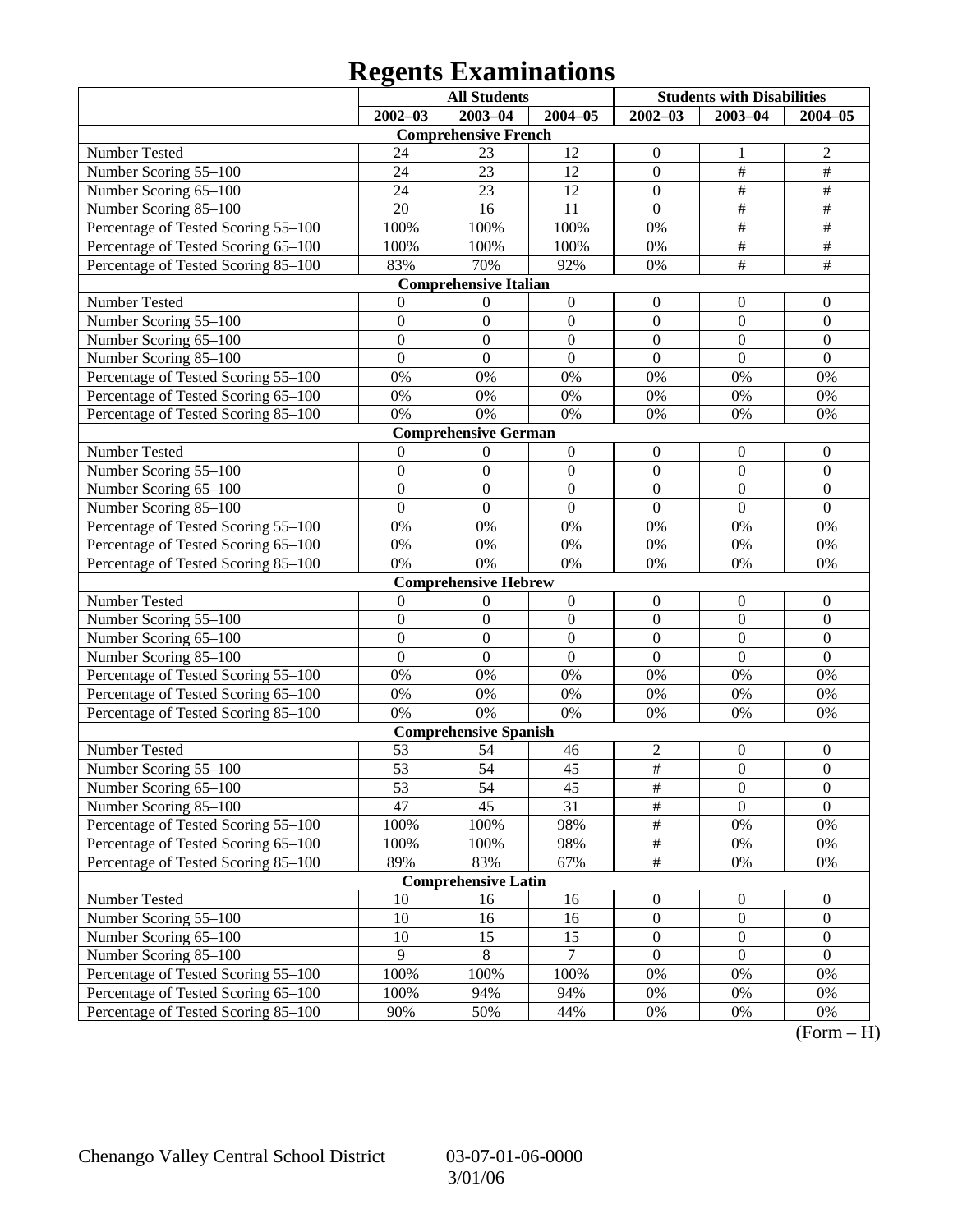|                 |                                   | <b>Number</b><br><b>Tested</b> | % at Level 1 | $\%$ at Level 2 | $\%$ at Level 3 | $%$ at Level 4 |
|-----------------|-----------------------------------|--------------------------------|--------------|-----------------|-----------------|----------------|
|                 | <b>General-Education Students</b> | 118                            | 0%           | 3%              | 38%             | 59%            |
| <b>Nov 2004</b> | <b>Students with Disabilities</b> | 22                             | 9%           | 9%              | 77%             | 5%             |
|                 | All Students                      | 140                            | 1%           | 4%              | 44%             | 51%            |

# **Elementary-Level Social Studies**

# **Middle-Level Social Studies**

|                  |                                   | <b>Number</b><br><b>Tested</b> | $\%$ at Level 1 | $\%$ at Level 2 | $%$ at Level 3 | % at Level 4 |
|------------------|-----------------------------------|--------------------------------|-----------------|-----------------|----------------|--------------|
|                  | <b>General-Education Students</b> | 151                            | 1%              | 10%             | 61%            | 28%          |
| <b>June 2005</b> | <b>Students with Disabilities</b> | 21                             | 0%              | 52%             | 48%            | 0%           |
|                  | All Students                      | 172                            | 1%              | .5%             | 59%            | 24%          |

 $(Form - I)$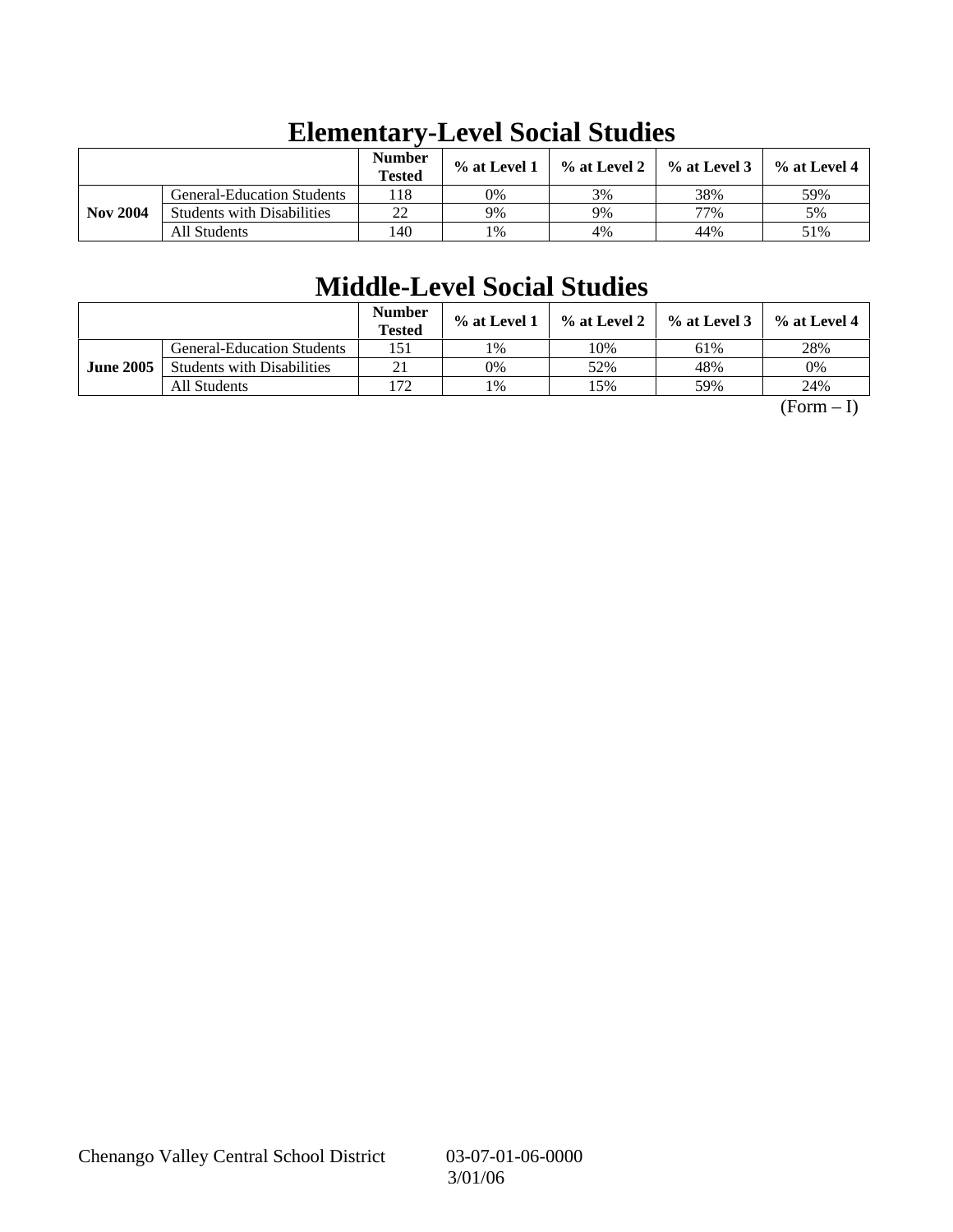### **New York State Alternate Assessments (NYSAA) 2004–05**

|                              | <b>Count of Students</b> |                         |                |         |         |         |  |
|------------------------------|--------------------------|-------------------------|----------------|---------|---------|---------|--|
| <b>Test</b>                  | <b>Tested</b>            | <b>Not Tested</b>       | <b>Level 1</b> | Level 2 | Level 3 | Level 4 |  |
|                              |                          | <b>Elementary Level</b> |                |         |         |         |  |
| Social Studies               |                          |                         |                |         |         |         |  |
|                              |                          | <b>Middle Level</b>     |                |         |         |         |  |
| Social Studies               |                          |                         | #              | #       | #       | #       |  |
|                              |                          | <b>Secondary Level</b>  |                |         |         |         |  |
| <b>English Language Arts</b> |                          |                         | #              | #       | #       | #       |  |
| <b>Social Studies</b>        |                          |                         | #              | #       | #       | #       |  |
| Mathematics                  |                          |                         | #              | #       | #       | #       |  |
| Science                      |                          |                         | #              | #       | #       | #       |  |

### **2001 Cohort Performance on Regents Examinations after Four Years**

|                              | <b>General-Education Students</b>  |                                      |                | <b>Students with Disabilities</b>  |                                      |                | <b>All Students</b>                |                                   |                |
|------------------------------|------------------------------------|--------------------------------------|----------------|------------------------------------|--------------------------------------|----------------|------------------------------------|-----------------------------------|----------------|
|                              | Global<br><b>History</b><br>& Geo. | U.S.<br><b>History</b><br>$\&$ Gov't | <b>Science</b> | Global<br><b>History</b><br>& Geo. | U.S.<br><b>History</b><br>$\&$ Gov't | <b>Science</b> | Global<br><b>History</b><br>& Geo. | U.S.<br><b>History</b><br>& Gov't | <b>Science</b> |
| <b>Cohort Enrollment</b>     | 142                                | 142                                  | 142            | 19                                 | 19                                   | 19             | 161                                | 161                               | 161            |
| Number Scoring 55–64         |                                    |                                      |                |                                    |                                      |                |                                    |                                   |                |
| Number Scoring 65–84         | 58                                 | 49                                   | 68             |                                    |                                      |                | 66                                 | 54                                | 77             |
| Number Scoring 85–100        | 79                                 | 86                                   | 70             |                                    |                                      |                | 80                                 | 90                                | 72             |
| <b>Approved Alternatives</b> |                                    |                                      |                |                                    |                                      |                |                                    |                                   |                |

 $(Form - J)$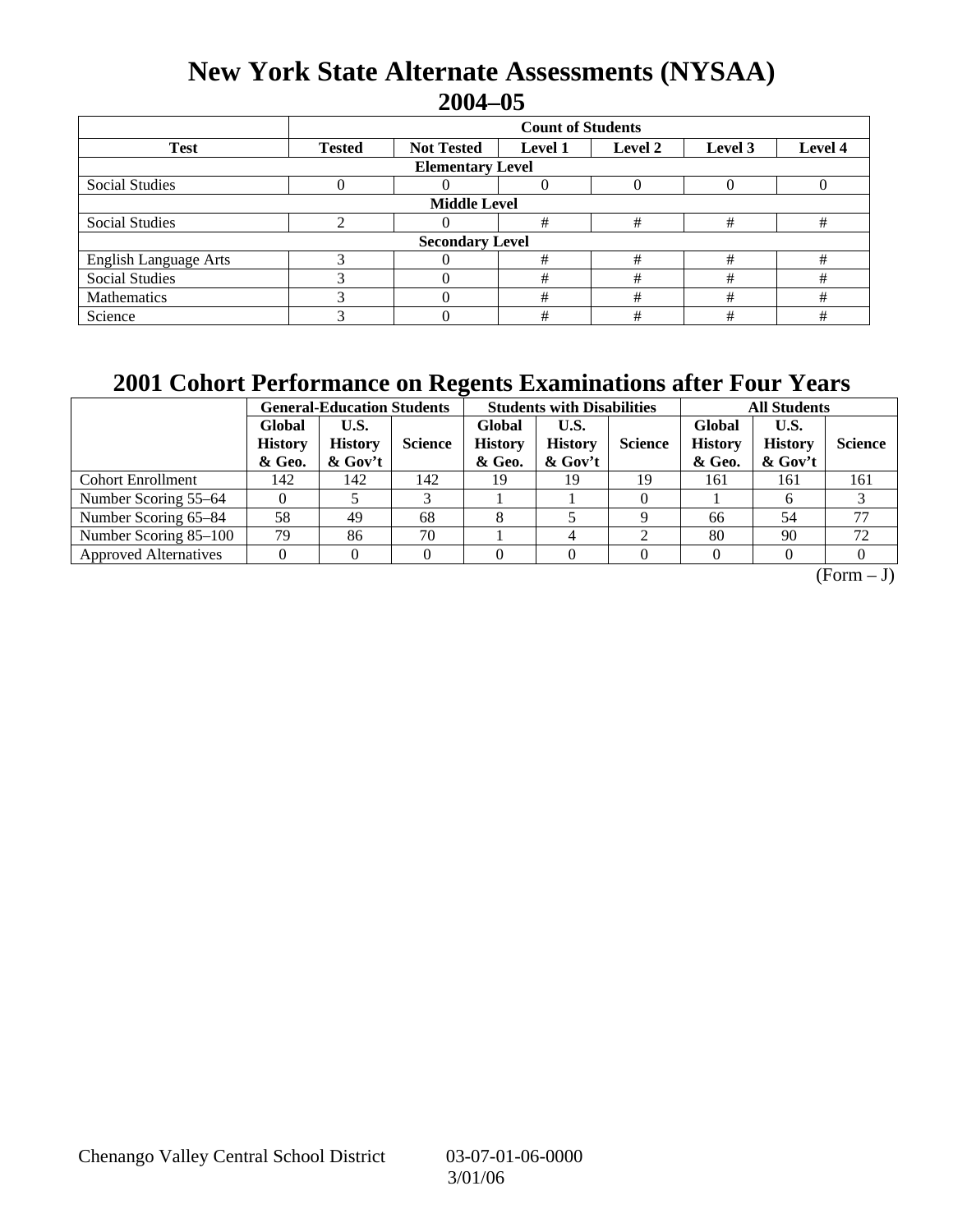### **New York State English as a Second Language Achievement Tests (NYSESLAT)\***

|                                           |             | <b>All Students</b>             |                           | <b>Students with Disabilities</b> |                  |                  |  |  |  |
|-------------------------------------------|-------------|---------------------------------|---------------------------|-----------------------------------|------------------|------------------|--|--|--|
|                                           | $2002 - 03$ | $2003 - 04$                     | $2004 - 05$               | $2002 - 03$                       | $2003 - 04$      | $2004 - 05$      |  |  |  |
| Listening and Speaking (Grade K-1)        |             |                                 |                           |                                   |                  |                  |  |  |  |
| Number Tested                             |             | $\Omega$                        |                           |                                   | $\mathbf{0}$     | $\Omega$         |  |  |  |
| Beginning                                 |             | $\overline{0}$                  | $\#$                      |                                   | $\Omega$         | $\mathbf{0}$     |  |  |  |
| Intermediate                              |             | $\boldsymbol{0}$                | $\#$                      |                                   | $\Omega$         | $\mathbf{0}$     |  |  |  |
| Advanced                                  |             | $\boldsymbol{0}$                | $\#$                      |                                   | $\boldsymbol{0}$ | $\boldsymbol{0}$ |  |  |  |
| Proficient                                |             | $\Omega$                        | $\#$                      |                                   | $\boldsymbol{0}$ | $\boldsymbol{0}$ |  |  |  |
| Reading and Writing (Grade K-1)           |             |                                 |                           |                                   |                  |                  |  |  |  |
| Number Tested                             |             | 0                               |                           |                                   | $\boldsymbol{0}$ | $\mathbf{0}$     |  |  |  |
| Beginning                                 |             | $\boldsymbol{0}$                | $\#$                      |                                   | $\overline{0}$   | $\overline{0}$   |  |  |  |
| Intermediate                              |             | $\boldsymbol{0}$                | $\#$                      |                                   | $\mathbf{0}$     | $\overline{0}$   |  |  |  |
| Advanced                                  |             | $\boldsymbol{0}$                | $\overline{\overline{H}}$ |                                   | $\boldsymbol{0}$ | $\boldsymbol{0}$ |  |  |  |
| Proficient                                |             | $\Omega$                        | $\overline{\ddot{x}}$     |                                   | $\Omega$         | $\overline{0}$   |  |  |  |
| <b>Listening and Speaking (Grade 2-4)</b> |             |                                 |                           |                                   |                  |                  |  |  |  |
| Number Tested                             |             | $\overline{0}$                  | $\Omega$                  |                                   | $\boldsymbol{0}$ | $\overline{0}$   |  |  |  |
| Beginning                                 |             | $\boldsymbol{0}$                | $\boldsymbol{0}$          |                                   | $\boldsymbol{0}$ | $\mathbf{0}$     |  |  |  |
| Intermediate                              |             | $\theta$                        | $\overline{0}$            |                                   | $\Omega$         | $\boldsymbol{0}$ |  |  |  |
| Advanced                                  |             | $\overline{0}$                  | $\Omega$                  |                                   | $\overline{0}$   | $\overline{0}$   |  |  |  |
| Proficient                                |             | $\Omega$                        | $\Omega$                  |                                   | $\Omega$         | $\overline{0}$   |  |  |  |
|                                           |             | Reading and Writing (Grade 2-4) |                           |                                   |                  |                  |  |  |  |
| Number Tested                             |             | 0                               | 0                         |                                   | $\mathbf{0}$     | $\mathbf{0}$     |  |  |  |
| Beginning                                 |             | $\overline{0}$                  | $\mathbf{0}$              |                                   | $\Omega$         | $\overline{0}$   |  |  |  |
| Intermediate                              |             | $\overline{0}$                  | $\theta$                  |                                   | $\Omega$         | $\mathbf{0}$     |  |  |  |
| Advanced                                  |             | $\boldsymbol{0}$                | $\boldsymbol{0}$          |                                   | $\boldsymbol{0}$ | $\mathbf{0}$     |  |  |  |
| Proficient                                |             | $\Omega$                        | $\Omega$                  |                                   | $\Omega$         | $\overline{0}$   |  |  |  |
| Listening and Speaking (Grade 5-6)        |             |                                 |                           |                                   |                  |                  |  |  |  |
| Number Tested                             |             | $\theta$                        | $\Omega$                  |                                   | $\mathbf{0}$     | $\mathbf{0}$     |  |  |  |
| Beginning                                 |             | $\boldsymbol{0}$                | $\Omega$                  |                                   | $\Omega$         | $\mathbf{0}$     |  |  |  |
| Intermediate                              |             | $\boldsymbol{0}$                | $\mathbf{0}$              |                                   | $\Omega$         | $\boldsymbol{0}$ |  |  |  |
| Advanced                                  |             | $\boldsymbol{0}$                | $\mathbf{0}$              |                                   | $\boldsymbol{0}$ | $\boldsymbol{0}$ |  |  |  |
| Proficient                                |             | $\overline{0}$                  | $\Omega$                  |                                   | $\mathbf{0}$     | $\overline{0}$   |  |  |  |
| Reading and Writing (Grade 5-6)           |             |                                 |                           |                                   |                  |                  |  |  |  |
| Number Tested                             |             | 0                               | $\mathbf{0}$              |                                   | $\boldsymbol{0}$ | $\mathbf{0}$     |  |  |  |
| Beginning                                 |             | $\boldsymbol{0}$                | $\mathbf{0}$              |                                   | $\Omega$         | $\mathbf{0}$     |  |  |  |
| Intermediate                              |             | $\boldsymbol{0}$                | $\boldsymbol{0}$          |                                   | $\boldsymbol{0}$ | $\boldsymbol{0}$ |  |  |  |
| Advanced                                  |             | $\boldsymbol{0}$                | $\mathbf{0}$              |                                   | $\boldsymbol{0}$ | $\overline{0}$   |  |  |  |
| Proficient                                |             | $\overline{0}$                  | $\overline{0}$            |                                   | $\mathbf{0}$     | $\overline{0}$   |  |  |  |

\*The NYSESLAT was first administered in the 2002–03 school year, but complete data for all school districts were not available until 2003–04.

 $(Form - K)$